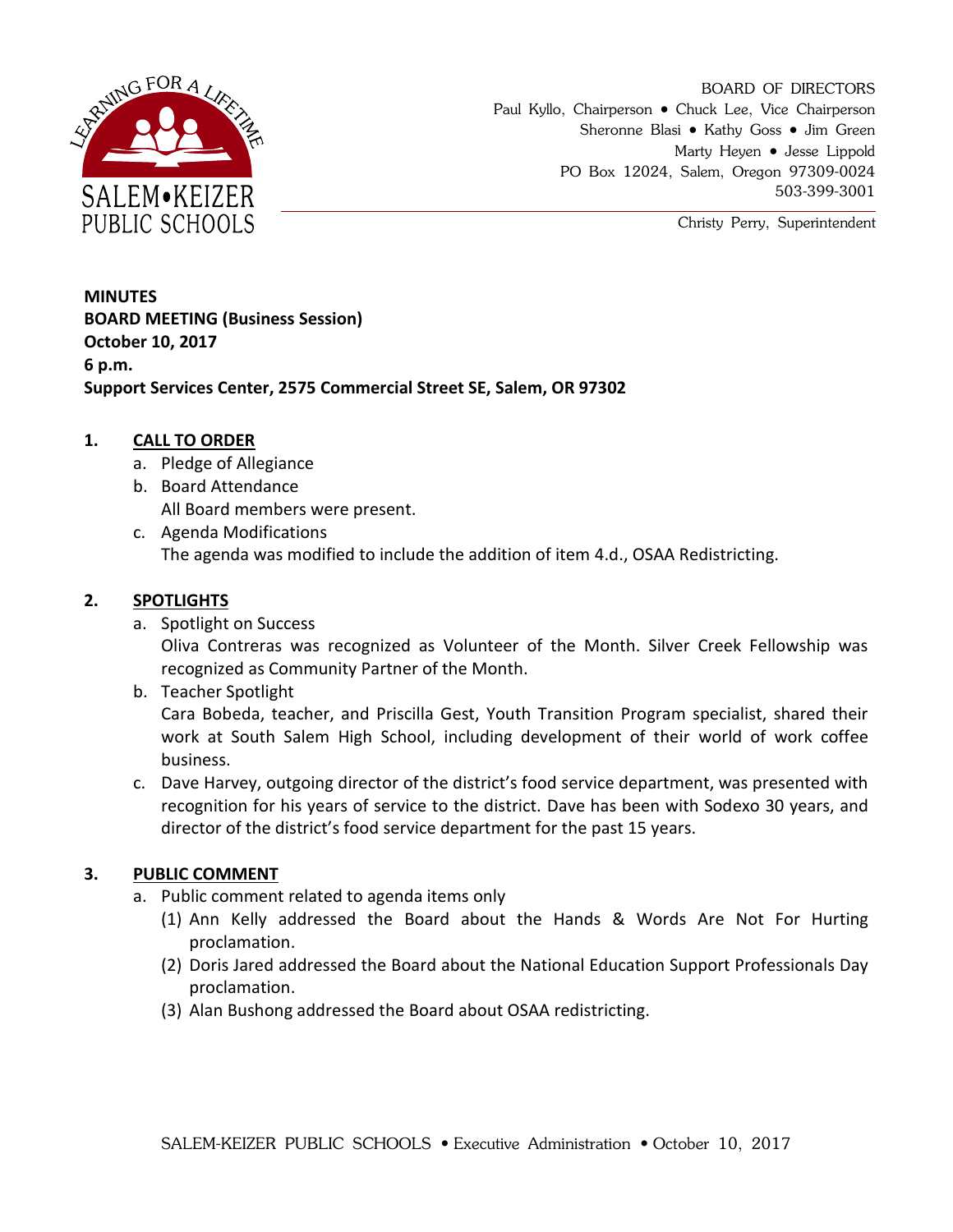#### **4. ACTION ITEMS**

a. Hands and Words Are Not For Hurting Proclamation

Director Heyen moved, and Director Green seconded, to adopt the Hands and Words Are Not for Hurting Proclamation. The motion passed unanimously. The Board took the Hands and Words Are Not For Hurting Oath.

#### b. National Education Support Professionals Day Proclamation

Director Lee moved, and Director Heyen seconded, to adopt the National Education Support Professionals Day Proclamation. The motion passed unanimously.

c. HB2174 Compliance

Mike Wolfe, chief operations officer reviewed findings and corrective actions in connection with HB2174 compliance. Director Lee moved, and Director Green seconded to accept the HB2174 Compliance report. The motion passed unanimously.

d. OSAA Redistricting

Director Lippold made a motion, seconded by Director Heyen, that the Board not support the OSAA redistricting plan that puts Bend and Salem schools in the same district. There was discussion about the cost, safety, and effect on student academics should Salem schools travel to Bend. The Board unanimously approved the motion.

#### **5. CONSENT CALENDAR**

- a. Appropriation of Grant Budgets
- b. Personnel Actions The consent calendar was accepted unanimously.

# **6. READINGS**

a. None

# **7. REPORTS**

- a. Monitoring Report: Executive Limitation 4, Relationships with Staff and Volunteers Superintendent Perry reported on Executive Limitation 4, noting that we have ongoing meetings with associations in an effort to refine and improve our communication and systems. She also noted that we are updating our child abuse mandatory reporting training with implementation of the updated portion by November of this year. She additionally noted we have cleaned up the executive limitation concern around HB2174 as reported in item 4c. The Board accepted the report as presented.
- b. Monitoring Report: Strategic Plan 5, Special Education Redesign

Eric Richards, director of student services, presented a status report on special education and the external audit evaluation and recommendations. He noted the important direction and work accomplished around person-first language. All departments and sites viewed a video about person-first language.